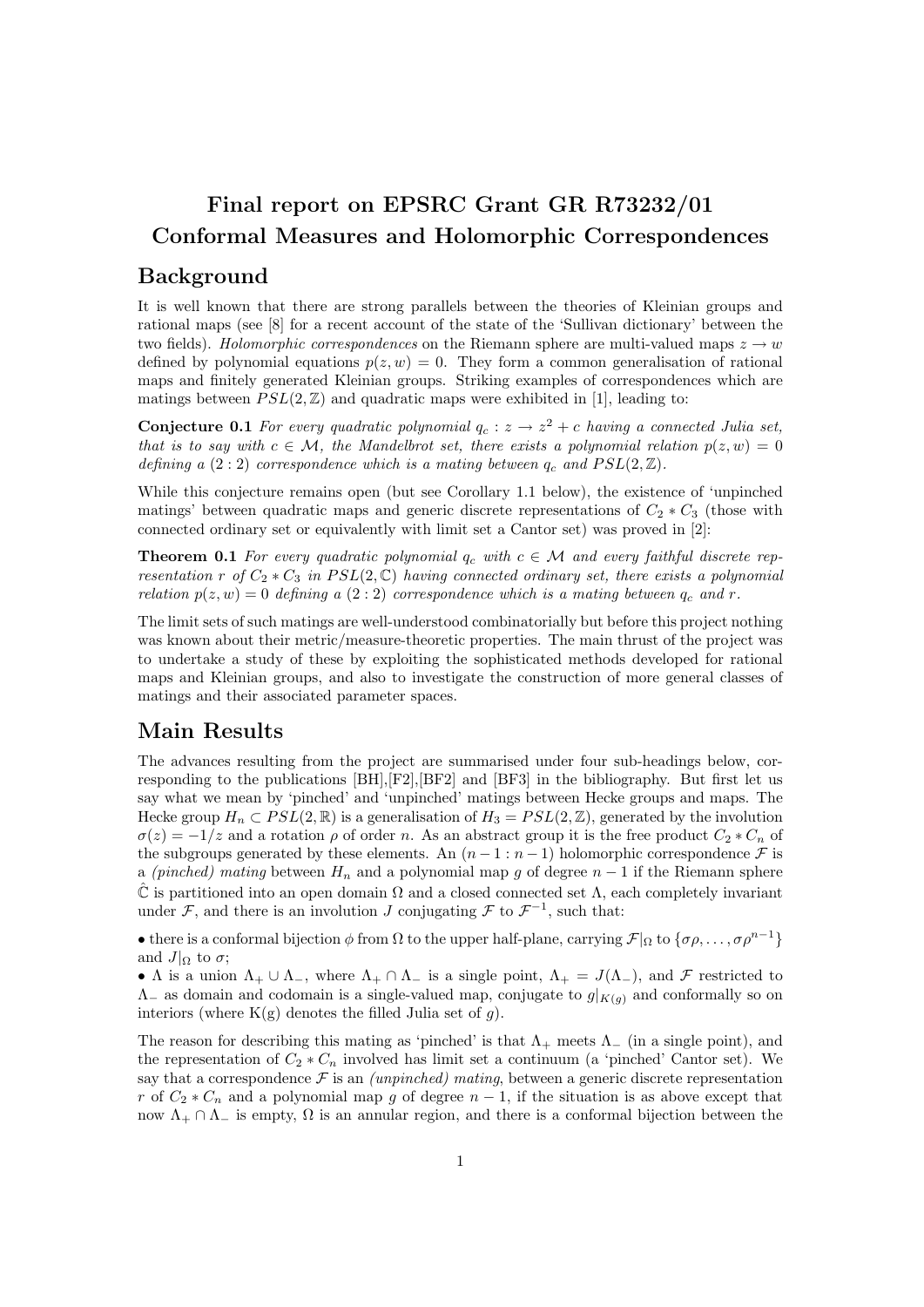grand orbit space  $\Omega/\mathcal{F}$  and the quotient of the ordinary set of r by the canonical C<sub>2</sub>-extension of  $C_2 * C_n$  which acts upon it (see [BF2]).

#### 1. Pinching holomorphic correspondences

A major aim of the project was to establish measure-theoretic properties of 'pinched' and 'unpinched' matings for  $n = 3$ , and to examine how these vary as an unpinched mating converges to a pinched mating. A key step is to determine when the convergence is uniform. This is a technically difficult issue, as one has to deal with a family of quasiconformal deformations of increasing dilatation, and in the limit pinch arcs to points. However it proved possible to adapt techniques developed by Haïssinsky and co-workers  $[4, 5]$  for pinching rational maps.

**Definition** A convergent pinching deformation for a union  $\Gamma$  of arcs which is invariant under the correspondence  $p_0(z, w) = 0$  is a family of quasiconformal maps  $(\varphi_t)_{0 \le t \le 1}$  of the Riemann sphere such that the conjugate correspondences  $p_t$  defined by  $p_t(z, w) = p_0(\varphi_t^{-1}(z), \varphi_t^{-1}(w))$  are holomorphic and satisfy the following:

•  $(p_t, \varphi_t)$  are uniformly convergent to a pair  $(p_1, \varphi_1)$  as t tends to 1;

• the non-trivial fibres of  $\varphi_1$  are exactly the closures of the connected components of  $\Gamma$ .

There are two technical conditions that we require the quadratic map  $q_c : z \to z^2 + c$  to satisfy in order to apply the techniques of [5]:

(i) if the critical point 0 of  $q_c$  is recurrent, the β-fixed point of  $q_c$  is not in the  $\omega$ -limit set of 0; (ii)  $q_c$  is weakly hyperbolic (see [BH] for the definition of this term).

**Theorem 1.1 [BH]** Let  $p_0(z, w)$  be a mating between a generic representation of  $C_2 * C_3$  and  $q_c$ , where  $q_c$  satisfies conditions (i) and (ii) above. Then there exists a pinching deformation of  $p_0$  such that  $(p_t)_{0 \le t \le 1}$  converges uniformly to a mating  $p_1$  between  $PSL(2, \mathbb{Z})$  and  $q_c$ .

Apart from its application to questions concerning Hausdorff dimensions (for example Theorem 2.4 below), Theorem 1.1 also resolves Conjecture 0.1 in a large class of cases:

**Corollary 1.1 [BH]** Conjecture 0.1 is true for all  $q_c : z \to z^2 + c$  satisfying (i) and (ii).

The modular group  $PSL(2, \mathbb{Z})$  is given by the simplest of Maskit's pinchings [6] of a loxodromic to a parabolic element in a generic representation of  $C_2 * C_3$ , but there is a circle-packing representation of  $C_2 * C_3$  for each rational  $p/q$ . A variation on the techniques of [4] yields:

**Theorem 1.2 [BH]** Let  $p_0(z, w)$  be a mating between a generic representation r of  $C_2 * C_3$  and  $q_0: z \to z^2$ , and let  $p/q$  be any rational. Then there exists a pinching deformation of  $p_0$  such that  $(p_t)_{0 \le t < 1}$  converges uniformly to a mating  $p_1$  between the circle-packing representation  $r_{p/2q}$ of  $C_2 * C_3$  in  $PSL(2, \mathbb{C})$  and  $q_0$ .

#### 2. Conformal measures for pinched and unpinched matings

To prove measure-theoretic results about the *limit sets*  $\partial \Lambda$  of matings, we followed and adapted McMullen's work on rational maps in [7]. This is based on the Patterson/Sullivan approach to construct 'conformal measures' on the limit sets, which, under suitable conditions, are equivalent to Hausdorff measure and thus yield the Hausdorff dimension of these sets.

Let f be a pinched or unpinched mating between a representation of  $C_2 * C_3$  in  $PSL(2,\mathbb{C})$  and a holomorphic map g of degree 2. An  $\alpha$ -conformal f-invariant measure is a positive probability measure  $\mu$  supported on the Riemann sphere such that for any Borel set E and for any branch h of f or  $f^{-1}$  which is injective and single-valued on E we have

$$
\mu(h(E)) = \int_E |h'(z)|^\alpha d\mu(z). \tag{1}
$$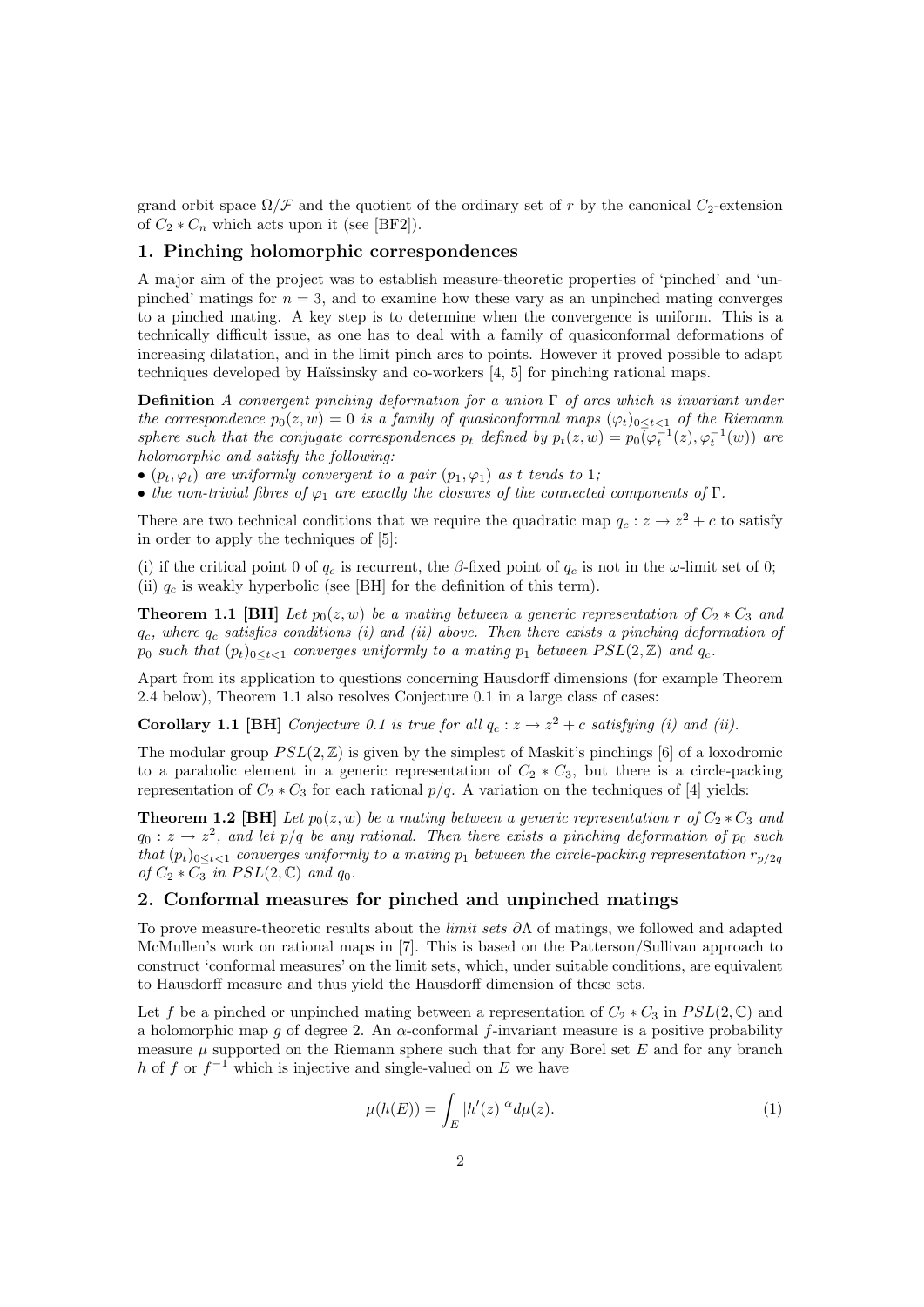The critical dimension  $\alpha(f)$  is defined as the infimum of the set of values of  $\alpha$  for which there exists an  $\alpha$ -conformal f-invariant measure supported on  $\Lambda_+$ .

By the definition of a mating, f restricted to  $\Lambda$  as both domain and codomain is a singlevalued map of degree 2. In the unpinched case this map, which we shall denote  $g_f$ , is conformally conjugate to a quadratic polynomial acting on its filled Julia set (by [3]) and it is also conjectured to be conjugate to such a polynomial in the pinched case. We say that  $f$  is *geometrically finite* if  $g_f$  is geometrically finite, and define the radial limit set  $L_{rad}(f)$  in the same way as one defines the radial limit set of a polynomial (see [7]). The main results proved in [F2] are:

**Theorem 2.1** [F2] Let f be a  $(2:2)$  correspondence which is a mating (pinched or unpinched). Then there exists a real number  $0 < \delta \leq 2$  such that  $\partial \Lambda$  carries a δ-conformal f-invariant measure  $\mu$  with no atoms on repelling or parabolic periodic points of  $g_f$  or any of their inverse images under  $g_f$ .

**Theorem 2.2 [F2]** If f is as above and geometrically finite, then

$$
\delta(f) = HD(L_{rad}(f)) = HD(\partial \Lambda_+) = \alpha(f).
$$

Moreover, the measure  $\mu$  constructed in Theorem 2.1 is the unique normalised  $\delta(f)$ -conformal measure with support in  $\overline{\Omega} - \{p\}.$ 

Corollary 2.1 [F2] If f is geometrically finite and  $\mu$  is a conformal measure supported on  $\partial\Lambda_+$ then either it is the canonical measure  $\mu$  constructed in Theorem 2.1, or it is an atomic measure of dimension greater than  $\alpha(f)$  supported on the orbit under f of parabolic periodic points and the critical point of  $g_f$ .

Corollary 2.2 [F2] If f is geometrically finite then  $HD(\partial \Lambda_+) < 2$ .

**Theorem 2.3** [F2] If  $f_t$  is a pinching deformation with limit f then the limit sets  $\partial \Lambda_+^t$  of  $f_t$ converge to the limit set  $\partial \Lambda_+$  of f in the Hausdorff topology.

**Theorem 2.4 [F2]** Let  $q_c : z \to z^2 + c$  be a geometrically finite quadratic polynomial with  $c \neq 1/4$ , connected Julia set and such that the orbit of the critical point of  $q_c$  does not land on the β-fixed point. Let  $f_0$  be a mating between  $q_c$  and a representation of  $C_2 * C_3$ , and let  ${f_t}_{0 \leq t < 1}$  be a pinching deformation with limit f. Let  $p_t$  denote the  $\beta$ -fixed points of  $g_{f_t}$ , so  $p_t \rightarrow p$ . If either

(i)  $p_t \to p$  radially, or (ii)  $p_t \to p$  horocyclically and  $\liminf(HD(\partial \Lambda_+^t)) > 1$ , then  $HD(\partial \Lambda^t_+) \to HD(\partial \Lambda_+).$ 

Here, radial and horocyclical convergence are defined analogously to the rational map case. When the parameters involved in the pinching deformation are real, radial convergence is automatic and a stronger result can be stated (see [F2] for details).

#### 3. Structure theorems for matings between polynomials and Hecke groups

Another theme of our work was the construction and analysis of new classes of matings involving maps of higher degrees. Our first result is a structure theorem identifying the candidates for (pinched) matings between Hecke groups and maps. For  $Q$  a rational map of degree  $n$  and  $J$ an involution we shall use the notation  $Cov_0^Q$  for the *deleted covering correspondence* of  $Q$ , the  $(n-1:n-1)$  correspondence  $z \to w$  defined by  $(Q(w) - Q(z))/(w - z) = 0$ , and the notation  $J \circ Cov_0^Q$  for the correspondence defined by  $(Q(J(w)) - Q(z))/(J(w) - z) = 0$ .

**Theorem 3.1 [BF2]** Let  $\mathcal F$  be a holomorphic correspondence which is a mating between a Hecke group and a map. Then  $\mathcal{F} = J \circ Cov_0^Q$  for some polynomial Q and involution J.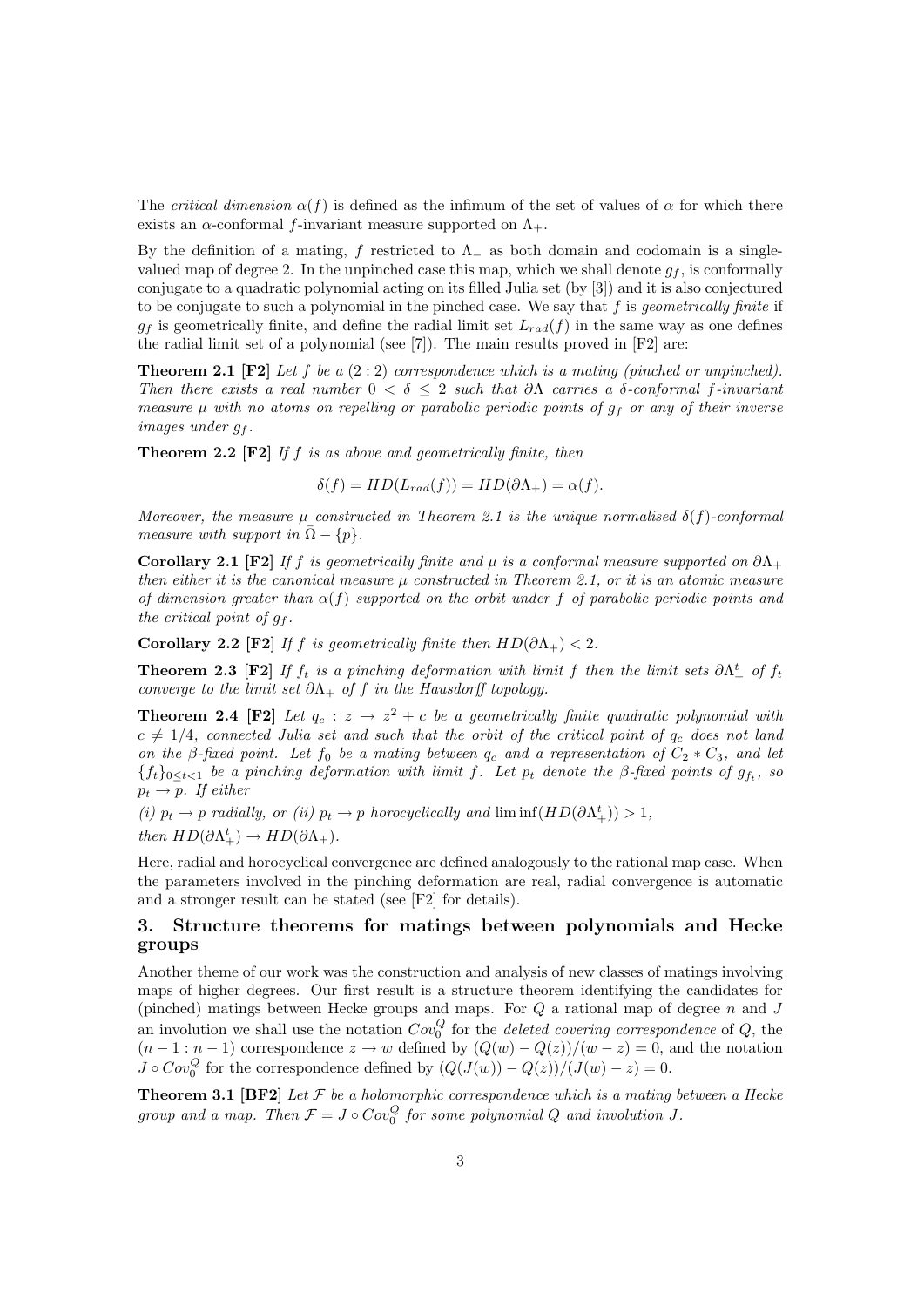Holomorphic correspondences which are generated by (1 : 1)-subcorrespondences are groups of Möbius transformations, i.e. subgroups of  $PSL(2,\mathbb{C})$ . The most elementary type of correspondences which are not of this type are those correspondences  $\mathcal F$  which are *generated by a single*  $(2:2)$ -subcorrespondence f, in other words the grand orbits of  $\mathcal F$  (under mixed iteration, forward and back) are those of the  $(2:2)$ -subcorrespondence f.

**Theorem 3.2** [BF2] Let n be odd and  $\mathcal{F} = J \circ Cov_0^Q$  be an  $(n-1:n-1)$  correspondence which is a mating between a map g and the Hecke group  $H_n$ . If the  $(2:2)$  subcorrespondence  $\phi h_1 \phi^{-1}$ of  $\mathcal{F}|_{\Omega}$  extends to the whole of  $\hat{\mathbb{C}}$ , where  $h_1 = {\sigma \rho, \sigma \rho^{-1}}$ , then:

(i) F splits into (2 : 2) correspondences  $\{f_j\}_{1 \leq j \leq (n-1)/2}$ ;

(ii)  $\mathcal F$  is generated by any  $f_i$  with j coprime to n;

(iii) up to pre- and post- composition by Möbius transformations,  $Q = T_n$  where  $T_n$  denotes the nth Chebyshev polynomial (the polynomial which expresses  $\cos n\theta$  in terms of  $\cos \theta$ ).

When  $n$  is even there is a similar, but slightly more complicated, statement (see [BF2]). Theorem 3.2 reduces us to the consideration of a one complex parameter family of correspondences, since having set Q to be  $T_n$  our only freedom is in the choice of the fixed points of J, and for a mating one of these has to be at the intersection  $\Lambda_+ \cap \Lambda_-$ . In our final structure theorem we find that the Chebyshev polynomial of one degree lower now becomes part of the picture in a surprising way. Let  $R_m$  denote the conjugate of the Chebyshev polynomial  $T_m$  defined by  $R_m(z) = \frac{1}{2}(1 - T_m(1 - 2z))$ . Thus  $R_m$  fixes 0 and maps the real interval [0, 1] to itself.

**Theorem 3.3 [BF2]** If the  $(n-1:n-1)$  correspondence  $\mathcal{F} = J \circ Cov_0^{T_n}$  is a mating between the Hecke group  $H_n$  and a holomorphic map g of degree  $n-1$ , then g has the combinatorial behaviour of a scalar multiple of  $R_{n-1}$ .

For  $n = 3$  we have  $R_2(z) = 4z(1-z)$ , and the maps  $\{\lambda R_2 : \lambda \in \mathbb{C}\}\$  are (up to conjugacy) the family of all quadratics. For  $n > 3$  the polynomials in the corresponding family  $\{\lambda R_{n-1} : \lambda \in \mathbb{C}\}\$ have considerably more complicated dynamics. However for any map  $\lambda R_{n-1}$  for which the Julia set  $J(\lambda R_{n-1})$  is connected it is shown in [BF2] that  $J(\lambda R_{n-1})$  is the closure of the union of a countable set of copies of the Julia set of a single quadratic polynomial. The proof also yields a combinatorial model for the connectedness locus in the space of the parameter  $\lambda$  as the closure of a countable union of copies of the quadratic Mandelbrot Set. Complete combinatorial descriptions are presented in detail in the simplest case, that of  $n = 4$ , in [BF2].

#### 4. Matings between transcendental functions and a Fuchsian group

By letting the n in  $J \circ Cov_0^{T_n}$  tend to infinity we obtain the first examples of matings between a By letting the *n* in  $J \circ \text{Cov}_0$  tend to minity we obtain the first examples of matings between a group and a transcendental entire function [BF3]. Let  $R(z) = \sin^2(\pi \sqrt{z})$  (this is an appropriately normalized version of  $\lim_{n\to\infty} R_n$ ). Adopting the convention that  $Cov^R(\infty) = {\infty}$ , we find that the graph of  $J \circ Cov_0^R$  is the union of the graphs of  $(2:2)$  subcorrespondences  $f_j$ , defined by

$$
w \in f_j(z) \Leftrightarrow (Jw)^2 - 2(z + j^2)(Jw) + (z - j^2)^2 = 0 \quad (j \in \mathbb{N})
$$

and that the  $(2:2)$  correspondence  $f_1$  generates  $J \circ Cov_0^R$  (by an analogue of Theorem 3.2).

Let  $H_{\infty}$  denote the subgroup of  $PSL(2,\mathbb{C})$  generated by  $z \to z + 2$  and  $z \to -1/z$ . By an analogue of Theorem 3.3, under appropriate conditions the correspondence  $J \circ Cov_0^R$  is a mating between  $H_{\infty}$  and a holomorphic map having the combinatorial behaviour of a scalar multiple  $\mu R$  of the function R. For such matings it is shown in [BF3] that:

•  $\Lambda_+$  is a bounded subset of  $\mathbb C$  and is the closure of the union of a countable set of copies of the filled Julia set of a single quadratic polynomial;

• when this quadratic is hyperbolic, the interior of  $\Lambda_{+}$  is homeomorphic to the Fatou set of  $\mu R$ .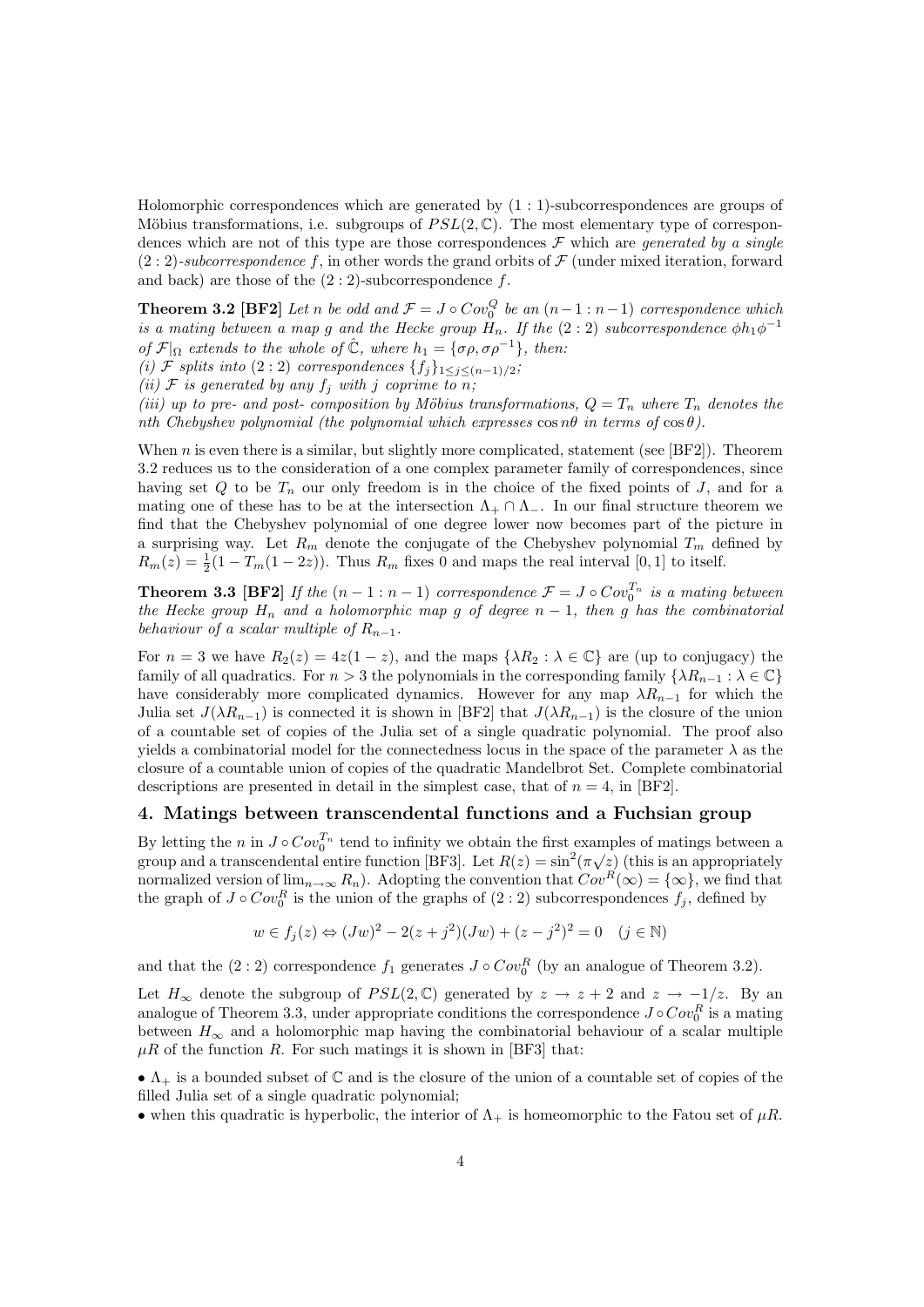In [BF3] we present striking computer plots of  $\Lambda_+$  and establish a relationship between the points of  $\partial\Lambda_+$  and the 'dynamical rays' in the Julia set  $J(\mu R)$  of the transcendental function  $\mu R$ , which is a Cantor bouquet based at  $\infty$ . This enables us to picture  $\partial\Lambda_+$  as obtained from  $J(\mu R)$  by removing the essential singularity at  $\infty$  and retracting dynamical rays to points.

The computer plots of matings and parameter spaces in the final version of [BF2] were drawn using a program written by X.Buff following the Kyoto Complex Dynamics Workshop in 2003. Adapting this program to produce the plots for [BF3] was a very useful experience for the RA.

# Review of Project Plan

Two developments led to a change in emphasis to the research as originally proposed:

(i) The discovery early in the project of new classes of matings between higher degree polynomials and Hecke groups, which lead to a better understanding of matings in general through the structure theorems reported in Section 3 above.

(ii) As a theory of conformal measures for matings was developed, an increasing need to prove the pinching theorems reported in Section 1.

As a consequence two new objectives were added, and one of the original objectives (developing the 'thermodynamic formalism') was not pursued, due to lack of time. Amended objectives:

• (Original) To construct conformal measures on the limit set L of a correspondence  $f$ , starting from those arising from matings of the modular group and hyperbolic quadratic maps.

• (Original) To analyse the conformal measures to obtain metric results for the limit sets of correspondences, such as the dimension of  $L$  is equal to the critical exponent of  $f$  defined in a suitable manner, and that the measures are essentially equivalent to Hausdorff measures.

• (Original) To generalise the framework to incorporate other correspondences, for example those arising from parabolic quadratic maps and other Kleinian groups such as Hecke groups and other representations of the free product of cyclic groups of order 2 and n.

• (New) To construct correspondences which are matings between higher degree polynomials and Hecke groups, and between transcendental entire functions and Hecke groups, and to investigate the combinatorics of the regular and limit sets of these matings.

• (New) To prove uniform convergence theorems for pinching deformations of correspondences which are matings, and apply these to prove results concerning continuity of Hausdorff dimension for limit sets.

### Dissemination of Results

Publications resulting from the project are listed later in this report. Talks on various aspects of the results were presented by the PI and/or the RA at:

2002: Dynamics Days - Asia Pacific (Hangzhou); ICM (Beijing);

2003: Kyoto Complex Dynamics Workshop; IHP (Paris) Dynamical Systems Semester;

2004: Warwick International Workshop on Holomorphic Dynamics; Roskilde (Denmark) Workshop on Holomorphic Motions;

The RA visited the University of Barcelona for a research collaboration in the summer of 2003, and IHES from September to December 2003 (a valuable opportunity for the RA to interact with participants in the IHP Dynamical Systems Semester). She participated in the Snowbird (Utah, USA) Conference for the 25th Anniversary of the Mandelbrot Set in 2004, and gave talks at the BMC in April 2005 and the QMUL Complex Dynamics Day in May 2005. The PI and RA also presented the results of the project in seminars at Warwick, Manchester, Southampton, Cambridge, Sheffield, East Anglia, Barcelona, Paris and Marseille.